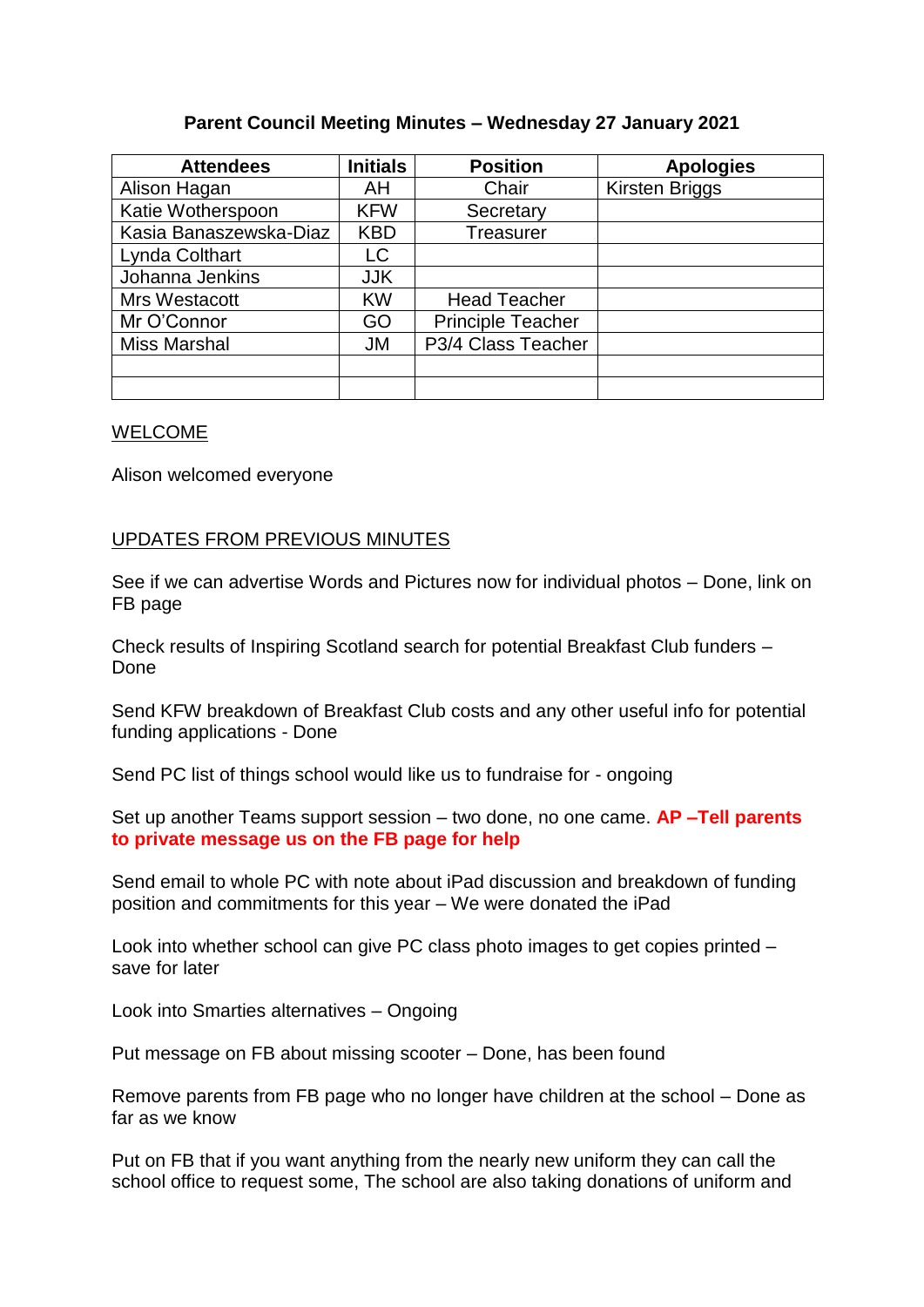are particularly keen to get winter coats and wellies – Not done yet, wait until back at school

## TREASURER'S UPDATE

In the account as of 27 January 2021: £3,248.13 (with £5 still to be banked)

Outgoings since November – Second Christmas card invoice and email account fee - £49.69

## EDINBURGH PARENTAL ENGAGEMENT MEETING FEEDBACK

Aims of session to give parents info about what had been going on across the City and digital info. It focused mostly on early years.

Highlighting 15 to 20 hours for primary ages with 3 literacy and 3 numeracy tasks per week.

Digital provision – mostly about check ins. High variation across city. Made it clear that there wouldn't be live lessons and the evidence backed up that approach as children learn best in chunks.

Closing the gap was discussed as well as health and wellbeing

Assessment work and tracking

Highlighted what teachers have been doing to develop learning on line. What has helped children engage with remote learning and what support has helped with this.

For St Margaret's it was felt that smaller groups would enable children to speak more freely. The advice from Edinburgh City Council was that schools should take their own pupil population into account when developing their remote learning plans so this is why there are differences across the City.

They are taking into account the curriculum for learning outcomes to ensure that pupils are moving forward.

KW said - We really want the children to do the best that they can and progress in their learning during lockdown. However, home is not school and we cannot expect the children to be able to do what they can in school. Life is challenging for all our families in different ways and if parents/carers are really stressed with work and doing home learning it will not benefit you or your children to force them to do it when you are stressed. It is much better to put the books/ipad down and go out for a family walk, relax together and come home and see how things are. If work is stressing you, deal with it and then give your child a little more learning another day when you are both in a better place. If they miss a day don't worry, they will survive

#### HEAD TEACHER'S REPORT

The staff are all missing the children and when they have had a chance to chat to families, they have really enjoyed it.

Still need people to sign permission forms on Facebook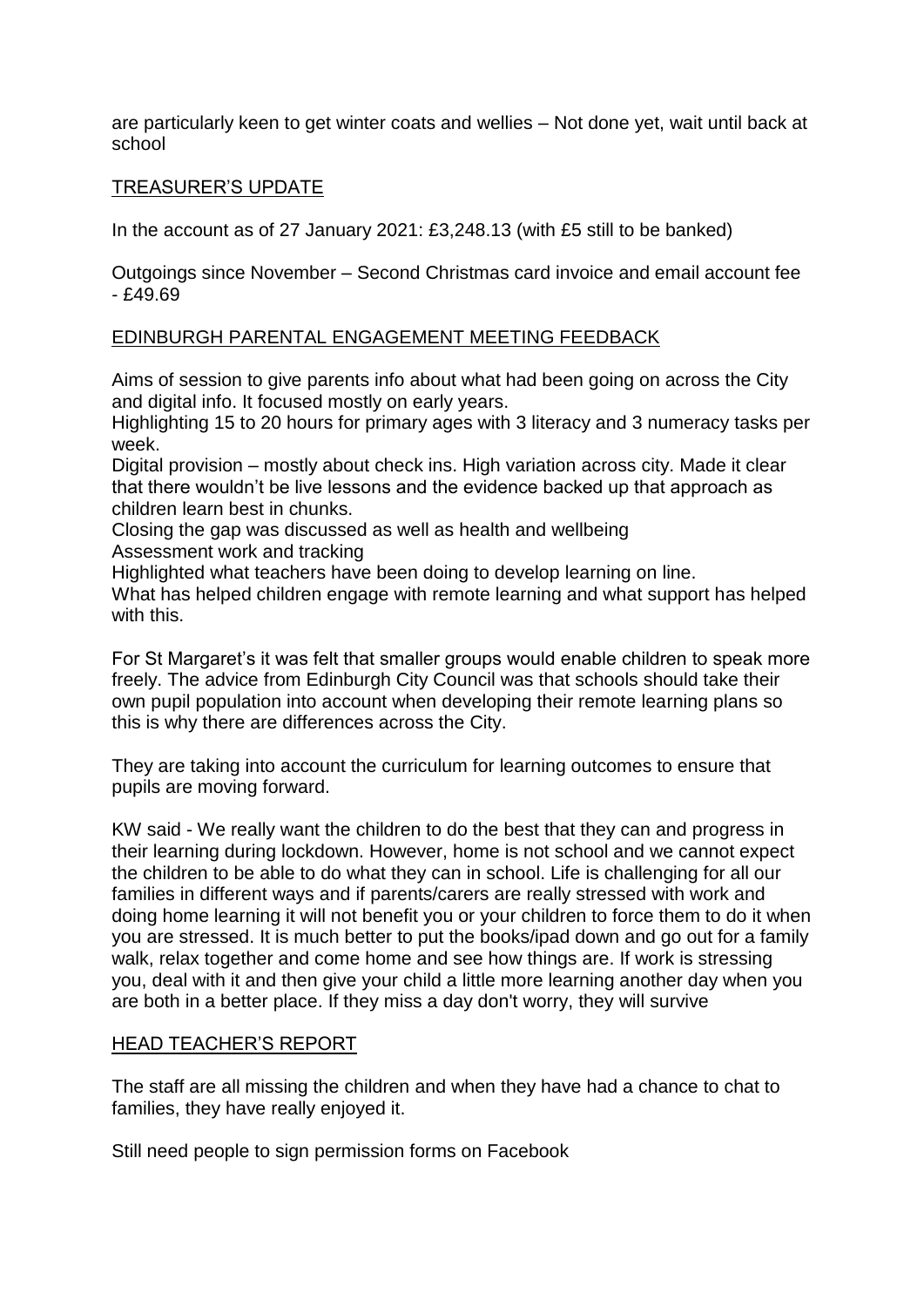**Hub –** This should now be referred to as School, rather than the Hub as it si their own school. There will be a half term holiday.

**Head teachers catch up –** Families can always get in touch with KW and she can try and find the right person to help

**Teams –** Huge effort to get everyone one using Teams so big thank you to staff for managing that.

**iPads –** New ones will hopefully arrive soon. A few have been loaned out

**Teaching –** There is some live teaching for closing the gap help with reading, writing and numeracy. The class teachers have chosen to go for recording lessons as that will be supportive to more families and less pressure on families. The school does have some additional support externally to help families.

**Reading books –** The school will be asking for books back and if they are lost they will be asking people to replace them. They will quarantine them and give out new books. They are looking into online programmes.

# QUESTIONS FROM THE PARENT BODY

## *How many pupils are engaging on Teams?*

Answer – most families are engaging with Teams and staff are aware of those that have issues.

## *Are we going to use any live lessons?*

Answer – There are some going on for additional support needs and others will be considered.

### *How many children are in the Hub? And are they doing the same things as the children who are home learning? And are the children in Hub joining the weekly Friday catch ups?*

Answer – an average of 14 in the Hub, split into two bubble with two PSAs in each bubble. The children should be joining the Teams calls on Fridays unless they have one to one support at that time.

## *Assessment via Forms – How is this going to work in practise? Is this multiple choice, written answers? The concern being it will end up assessing IT skills or parent not children. When is it planned for?*

Answer – In school they would be encouraging self, peer and teacher assessment so this is leading on from that.

## *Feedback on learning – why are we not asking the parents as well as the children?*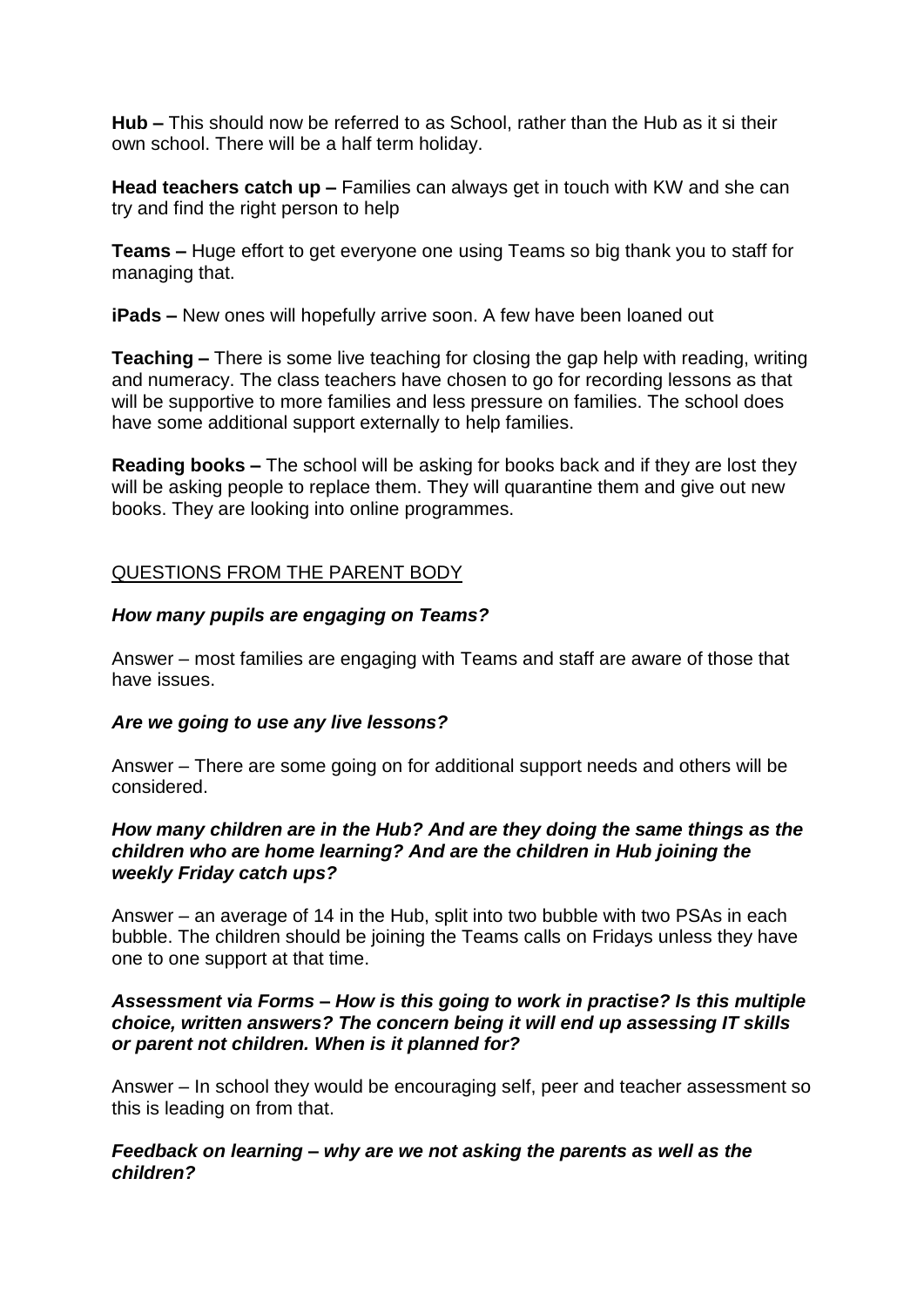Answer – Parents will be asked before the February half term. There is not always a good return on questionnaires. **AP – help with parental engagement on this**

*Large booklets being shared at home, with information for the children to complete imbedded within them. Parents are feeling like they need to print them off as it's a lot to read on a screen but this is a lot of printing. Can this be shared another way? Printouts from school or some other alternative approach?*

Answer – If you need things printed out do get in touch with school, they can do this for people.

*Can we get some physical resources, e.g. activity sheets, especially for the younger children? The videos are great but they don't replicate what they would be doing in class – for instance, activities linked to the letter formation or the digraph they are working on.*

Answer – We are giving the children a jotter, so it is not all online but it is just not possible to have print outs for every family. If there are specific things needed do ask. AH – just need some more practical ideas for things to do that link in with the learning. 5 Minute Mum and You Choose are good resources.

### *Reading books please?*

Answer – Next week everyone will be invited to school to come and get a new book for children. **AP whole PC – consider how to help people get these**

## *Friday catch up lengths have all been different for different classes (P1 = 20 min, P3/4 = 10 min, P4/5 = 15 min), 10 felt too short, 20 was better and less rushed (the chatting lasted about 15 minutes) can they all be this length?*

Answer – Comments shared with staff. They will look to have more consistency around that and make them longer.

### *Please can we talk about the balance of activities on the grid – e.g. please can we have less Health and Wellbeing – just the Friday reflection or PE listed outside the grid?*

Answer – Feeling that we don't need so much PE on the grid and something more useful could fill that space. Suggestion that PE could be outwith the grid as an ongoing thing. **AP KFW – Send KW dice game example of PE activities.**

*Appreciate that children are getting to see their teacher for 15 mins a week however, considering other local schools are managing three 45 to 60 minute sessions per week, is it possible that the children could get more than one 15 minute session with the Teacher per week?*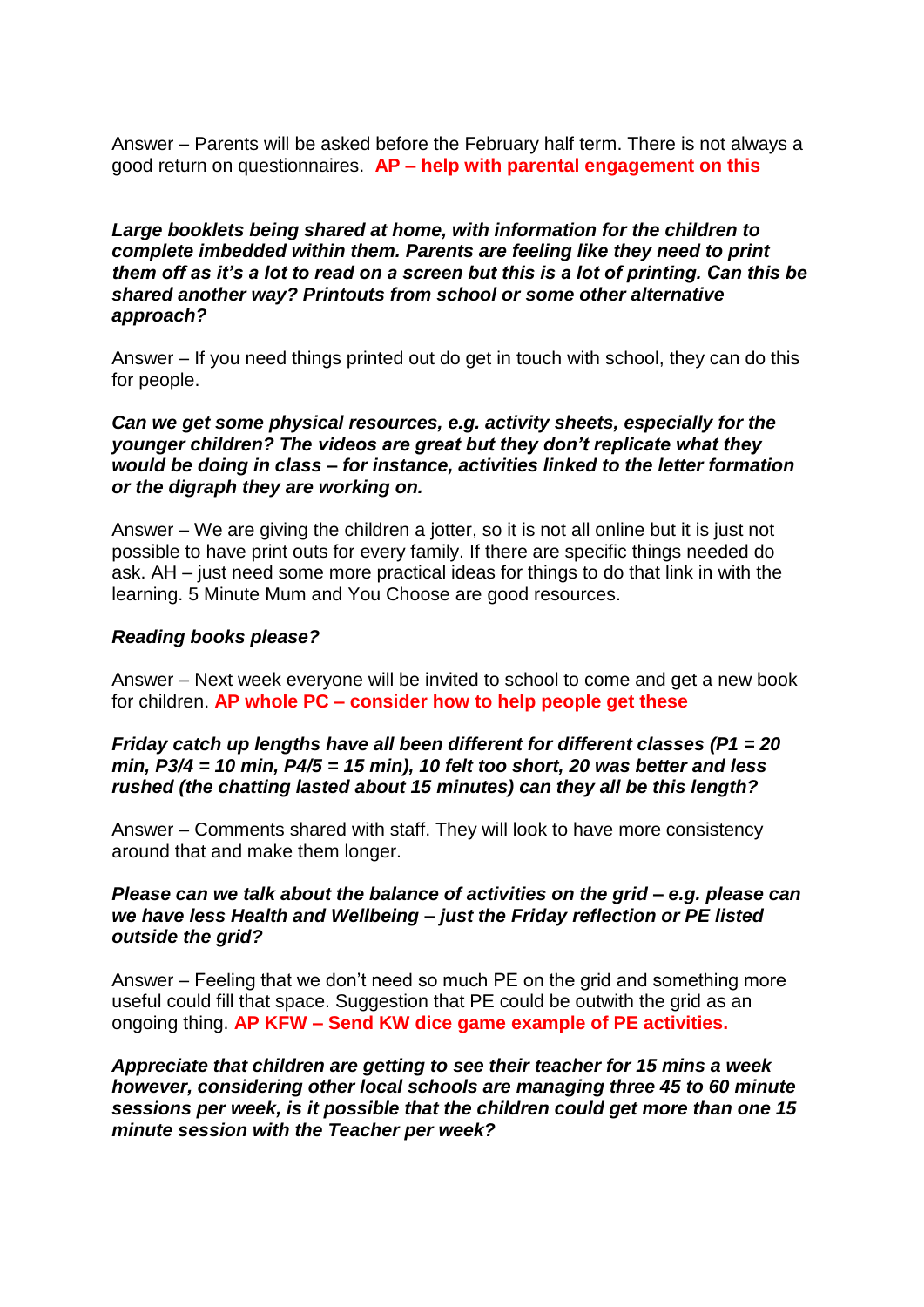Answer – It's hard when it is a single stream school as one member of staff is preparing all the class material. In a bigger school this is split between two or three teachers for a particular year. They will discuss and assess as a staff team how things are going and if there are any changes needed.

# HOW CAN THE PARENT COUNCIL SUPPORT THE SCHOOL AT THE MOMENT?

Encourage parents to complete questionnaires Encourage people to apply for support funds Another Quiz would help the community Offer to pick up the reading books if anyone will struggle Something for children to do during the holidays – dance class, magician, art class led by a parent? Photography comp. Valentines card competition **AP – LC to talk to magician AP – KFW find someone for art class AP – AH Zumba** 

**AP – AH Judge for photo competition** 

## **AP – KFW someone for exercise class for half term**

## BREAKFAST CLUB FUNDING UPDATE

Applications to go into Tesco, Scotmid, Foundation Scotland. Also try Aviva and other local businesses.

#### FUNDRAISING CALENDAR - ideas for 2020/21

Zumba challenge type of fundraising event sponsoring a virtual sports challenge for the kids.

## AOB

# **Next meeting – Wednesday 24 th February 7pm to 8.30pm**

## ACTION SUMMARY

| <b>ACTION</b>                             | <b>OWNER</b>    | <b>Due Date</b> |
|-------------------------------------------|-----------------|-----------------|
| Tell parents to private message us on the | AH              |                 |
| FB page for help                          |                 |                 |
| help with parental engagement on this     | Whole PC        |                 |
| Consider how to help people get their     | <b>Whole PC</b> |                 |
| reading books                             |                 |                 |
| Send KW dice game example of PE           | <b>KFW</b>      |                 |
| activities.                               |                 |                 |
| talk to magician                          | LC              |                 |
| Look for someone to do art class          | <b>KFW</b>      |                 |
| Talk to Zumba teacher about online class  | AH              |                 |
| Find judge for photo competition          | AH              |                 |